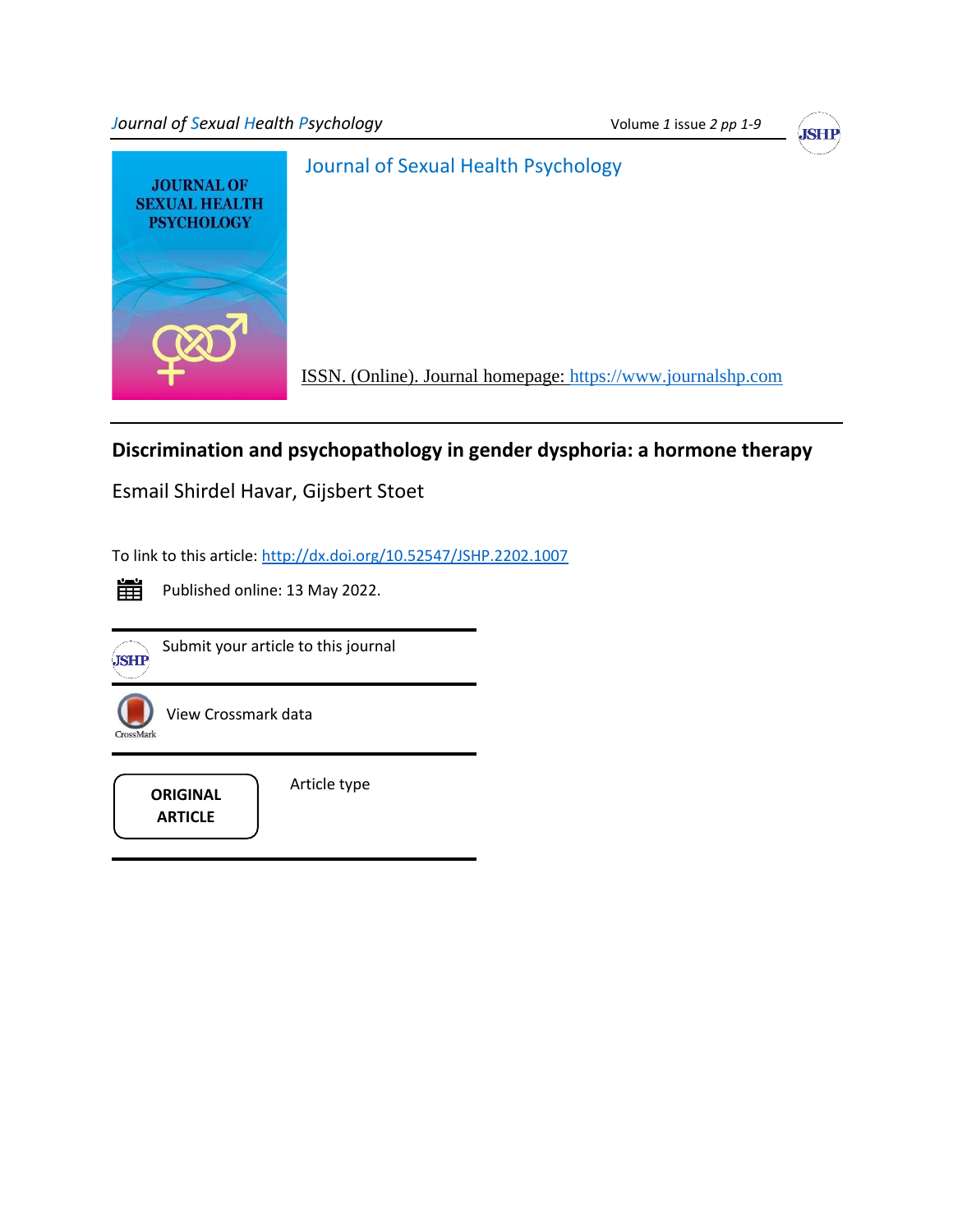

## **Discrimination and psychopathology in gender dysphoria: a hormone therapy**

Esmail Shirdel Havar<sup>a1</sup>, Gijsbert Stoet<sup>b</sup>

aCounseling Center of Expertise on Sexual Disorders of Pooyan, Gorgan, Iran **bDepartment of Psychology, University of Essex, Colchester, United Kingdom** 

| <b>KEYWORDS</b>  | <b>Abstract</b>                                                                          |
|------------------|------------------------------------------------------------------------------------------|
| Psychopathology; | <b>Purpose:</b> One of the strategies for treating gender dysphoria is cross-sex hormone |
| Gender           | therapy (CHT). Our study aimed to explore the differences in the psychopathology of      |
| dysphoria;       | people with gender dysphoria who received the hormone with those who did not             |
| Discrimination;  | this treatment. We also wanted to explore discrimination and rejection among             |
| Hormone          | people with gender dysphoria.                                                            |
| therapy          | Methods: We administered a demographic questionnaire and a structured clinical           |
|                  | interview for DSM Axis I disorders (SCID_I) to all participants. Our study sample        |
|                  | consisted of 41 people with gender dysphoria (20 MtF and 21 FtM), of whom 21             |
| Submitted        | received Cross-sex hormone therapy (CHT) and 20 did not.                                 |
| 2022.02.22       | <b>Results:</b> Results indicated that they were on CHT had lower psychological problems |
|                  | than those who did not receive hormone therapy. CHT was influenced by gender             |
| Accepted         | dysphoria's psychological health. On the other hand, gender dysphoria that doesn't       |
| 2022.05.13       | receive CHT, had further depression, anxiety, obsession-compulsion, and in general       |
|                  | Axis-I disorders. We also found that male-to-female people with gender dysphoria         |
|                  | were more likely to suffer from discrimination and rejection.                            |
|                  | <b>Conclusions:</b> We concluded that CHT could affect the mental health of people with  |
|                  | gender dysphoria. Our knowledge of the role of discrimination, ridicule and rejection    |
| CrossMark        | on the psychological pathology of people with gender dysphoria can help specialists      |

to find the best treatment for these people.

#### **Introduction**

The term gender dysphoria was first used in the DSM-5 to refer to those people (Sadock & Ruiz, 2015) who have a distinguished mismatch between their experienced or expressed gender and their assigned gender (or natal gender) (American Psychiatric Association, 2013). Over the past two decades, much research has been done on comorbid disorders of these people (de Vries et al., 2011; Gijs et al., 2014; Havar et al., 2015; Hepp et al., 2005; Ibrahim et al., 2016;

Perrotta, 2021; Pusceddu et al., 2016; Shirdel-Havar et al., 2019), for example, depression and anxiety disorders, which are major psychiatric disorders in these people (Dhejne et al., 2016). As one study found, 38% of people with gender dysphoria had Axis 1 disorders, and depression and anxiety disorders were high in these people. In addition, about 70% of people with gender dysphoria suffer from current and lifelong Axis 1 disorders (Heylens et al., 2014). As we know, hormone therapy and surgery are used to treat this disorder (Sadock & Ruiz, 2015). People with

 $1 \boxtimes$  Esmail Shirdel Hava[r Esmail.shirdel60@gmail.com](mailto:Esmail.shirdel60@gmail.com)  $\hat{\bullet}$  Counseling Center of Expertise on Sexual Disorders of Pooyan, Gorgan, Iran © 2022 JSHP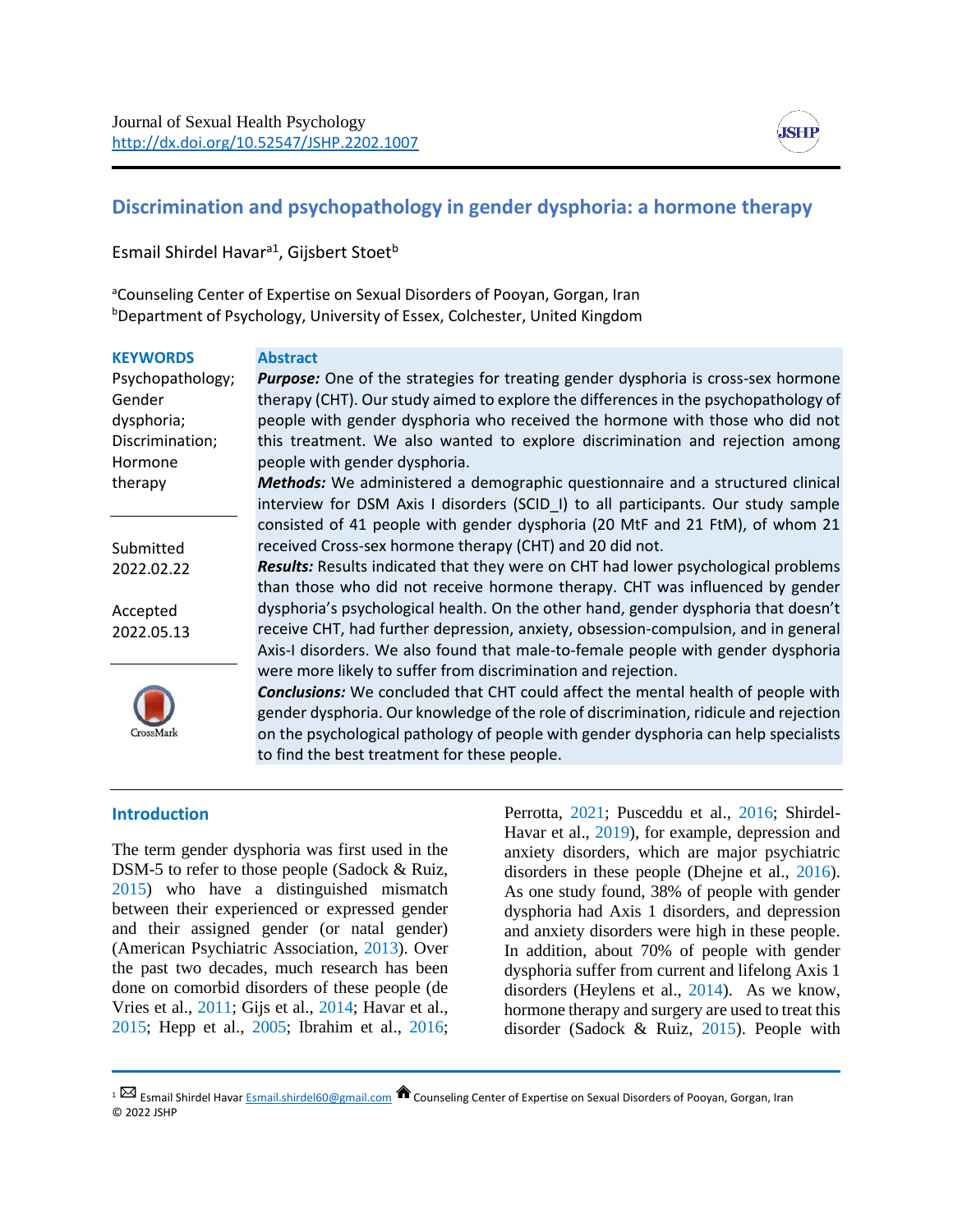gender dysphoria who receive these treatments have a higher quality of life than those who do not (Newfield et al., 2006). In other words, hormone therapy is associated with higher quality of life and, in contrast, depression is associated with lower quality of life (Gorin‐Lazard et al., 2012). In addition, people with gender dysphoria who have undergone hormone therapy have reported lower perceived stress (Colizzi et al., 2013). A meta-analysis found that after sex reassignment, the psychological symptoms of these people improved (78%) and they had a better quality of life (80%) (Murad et al., 2010).

 However, studies have reported different results for hormonal therapy. For example, in a study using SCL-90, it was found that the scores of people with gender dysphoria were not significantly different based on gender and hormone. In other words, there was no significant difference between the SCL-90 test scores of people with gender dysphoria based on gender and hormone therapy (Fisher et al., 2014). One study found that 61 percent of patients who did not receive hormone therapy showed symptoms of anxiety, while 33 percent of those who received hormone therapy had symptoms of anxiety. In addition, the rates of depression in people with gender dysphoria who did not receive hormone therapy compared to those who received this treatment were 31% and 8%, respectively (Gómez-Gil et al., 2012). In addition, people with gender dysphoria who did not receive hormone therapy showed higher levels of social anxiety, depression, and anxiety than those who received hormone therapy. Notably, people with gender dysphoria undergoing hormone therapy, both those who had received surgical treatment and those who had undergone surgery for at least one time, had normal mean scores for social anxiety, depression, and anxiety. In general, people with gender dysphoria undergoing hormone therapy had fewer psychological and emotional problems (Gómez-Gil et al., 2012).

 One study found that female-to-male transgender people had less depression, anxiety, stress and more social support and higher quality of life after hormone therapy. In other words, social support increases the quality of life of female to male transgender people (Colton Meier et al., 2011). In fact, social and family support are protective factors against emotional distress (Gómez-Gil et al., 2012). As participants have faced a lack of family and community social support, their psychological problems can be attributed to the lack of support from family and community.

 Hormone therapy, even without surgery, affects body uneasiness, thus, it increases body satisfaction (Fisher et al., 2014). In addition, research has shown that hormone therapy improves psychological and physiological function (Unger, 2016). As a review study showed, with hormone therapy, psychological function and quality of life of people with gender dysphoria can be improved (Smith et al., 2014). Of course, it can be due to the fact that the satisfaction of these people from their body image after hormone therapy increases their life satisfaction and reduces depression. In fact, after hormone therapy, people with gender dysphoria have less anxiety about body image, while they had more anxiety before treatment (Corda et al., 2016).

 As far as we know, this is the first study to investigate the role of hormone therapy on the psychopathology of people with gender dysphoria in Iran. We want to examine the role of hormones in the pathology of people with gender dysphoria and find out whether there is a difference between psychological disorders of people who have received hormones and those who have not. In addition, we try to investigate discrimination, ridicule, and rejection of people with gender dysphoria.

#### **Method**

Our sample consisted of 41 people with gender dysphoria, of which 20 (58.2%) were male-tofemale, and 21 (41.8%) were female to male. In addition, 20 of them had not received any crosssex hormone therapy (CHT), and 21 of them had received cross-sex hormone therapy (CHT) for one year. Some of our participants were referred to the Counseling Center of Expertise on Sexual Disorders of Pooyan in Iran, and some of them were invited to participate in our study (From May 2017 to August 2017). A structured clinical interview based on DSM-5 was administered to the participants by trained psychiatrists and psychologists. Participants were divided into two groups, male-to-female, and female-to-male. In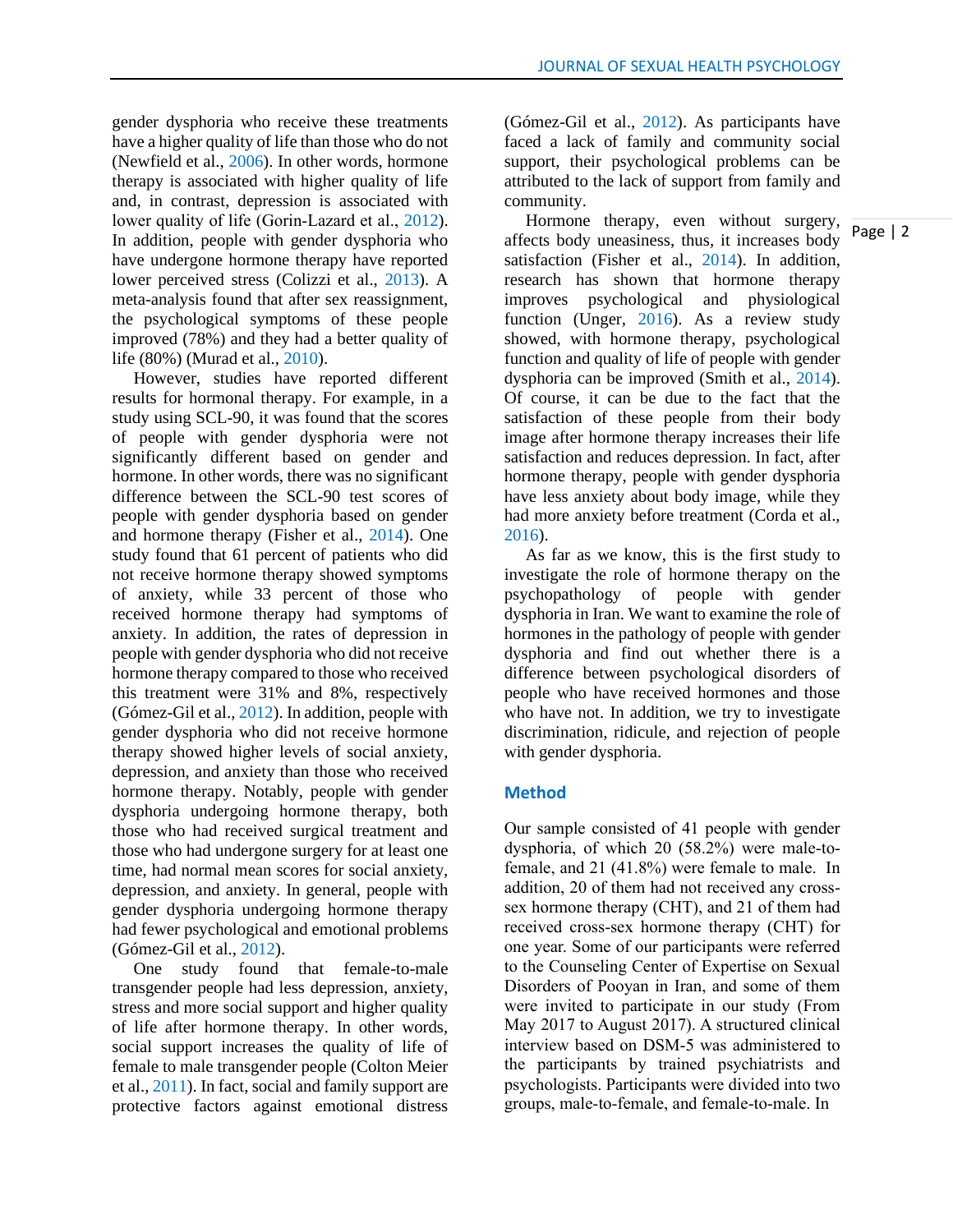| <b>Table 1.</b> Demographic factors of the sample $(N=41)$ |  |  |
|------------------------------------------------------------|--|--|
|                                                            |  |  |

| variable           | MtF          | FtM          | Test-info                     |            |           |
|--------------------|--------------|--------------|-------------------------------|------------|-----------|
|                    | $N = 20$     | $N = 21$     |                               |            |           |
| Hormone            |              |              |                               |            |           |
| Hormone (%)        | 10(50)       | 11(47.6)     | ns                            |            |           |
| No Hormone (%)     | 10(50)       | 10(52.4)     |                               |            |           |
| Age                |              |              |                               |            |           |
| Total $M(SD)$      | 26.80(5.872) | 27.48(7.23)  | $t = -.894$ , $p = .375$ (ns) |            | Page $ 3$ |
| Hormone $M(SD)$    | 29.50 (6.98) | 30.45(8.16)  | $t=-.707$ , $p=.487(ns)$      |            |           |
| No Hormone $M(SD)$ | 24.10 (2.80) | 24.20 (4.41) | $t=-.198$ , $p=.826(ns)$      |            |           |
| Age onset          |              |              |                               |            |           |
| Total $M(SD)$      | 10.30(3.16)  | 10.10(3.17)  |                               |            |           |
| Hormone $M(SD)$    | 11.50(2.71)  | 8.91(2.91)   |                               |            |           |
| No hormone $M(SD)$ | 9.10(3.24)   | 11.40(3.06)  |                               |            |           |
| Marital status     |              |              |                               |            |           |
| Single $(\%)$      | 18(90)       | 19(90.5)     |                               |            |           |
| Married (%)        | 2(10)        | 1(4.8)       |                               |            |           |
| Divorce            |              | 1(4.8)       |                               |            |           |
| Position life      |              |              |                               |            |           |
| Only               | 3(15)        | 3(14.3)      |                               |            |           |
| Family             | 11(55)       | 17(81)       |                               |            |           |
| Friends            | 1(5)         |              |                               |            |           |
| Partner            | 3(15)        |              |                               |            |           |
| Wife/Husband       | 2(10)        | 1(4.8)       |                               |            |           |
| Ridiculous         |              |              | $\chi^2(1) = 7.037$           | $p = .008$ |           |
| Yes                | 14(70)       | 6(28.6)      |                               |            |           |
| N <sub>o</sub>     | 6(30)        | 15(71.4)     |                               |            |           |
| Rejection          |              |              | $\chi^2(1) = 4.630$           | $p = .031$ |           |
| Yes                | 16(80)       | 10(47.6)     |                               |            |           |
| N <sub>0</sub>     | 4(20)        | 11(52.4)     |                               |            |           |
| Rejection family   |              |              | ns                            |            |           |
| Yes                | 11(55)       | 7(33.3)      |                               |            |           |
| No                 | 9(45)        | 14(66.7)     |                               |            |           |
| Rejection society  |              |              | ns                            |            |           |
| Yes                | 5(25)        | 4(19)        |                               |            |           |
| $\rm No$           | 15(75)       | 17(81)       |                               |            |           |
| Discrimination     |              |              | $\chi^2(1) = 4.361$           | $p = .037$ |           |
| Yes                | 15(75)       | 9(42.9)      |                               |            |           |
| No                 | 5(25)        | 12(57.1)     |                               |            |           |
| Communication      |              |              | ns                            |            |           |
| Yes                | 11(55)       | 11(52.4)     |                               |            |           |
| No                 | 9(45)        | 10(47.6)     |                               |            |           |
| Suicide thought    |              |              | ns                            |            |           |
| Yes                | 9(45)        | 7(33.3)      |                               |            |           |
| No                 | 11(55)       | 14(66.7)     |                               |            |           |
| Suicide attempt    |              |              | ns                            |            |           |
| Yes                | 2(10)        | 2(9.5)       |                               |            |           |
| No                 | 18(90)       | 19(90.5)     |                               |            |           |
| Sexual abuse       |              |              | $\chi^2(1) = 5.964$           | $p = .015$ |           |
| Yes                | 7(35)        | 1(4.8)       |                               |            |           |
| No                 | 13(65)       | 20(95.2)     |                               |            |           |
| Education          |              |              |                               |            |           |
| Elementary (%)     | 14(43.8)     | 5(21.7)      |                               |            |           |
| High school (%)    | 7(21.9)      | 9(39.1)      |                               |            |           |
| Bachelor (%)       | 10(31.3)     | 9(39.1)      |                               |            |           |
| Master (%)         | 1(3.1)       |              |                               |            |           |

addition, participants were divided into two groups: those who have received hormones (21 participants (51.2%) and those who have not received hormones (20 participants (48.8%)).

Then, a demographic questionnaire and a structured clinical interview based on DSM-5<br>were administered to the participants. were administered to Psychopathology were then compared between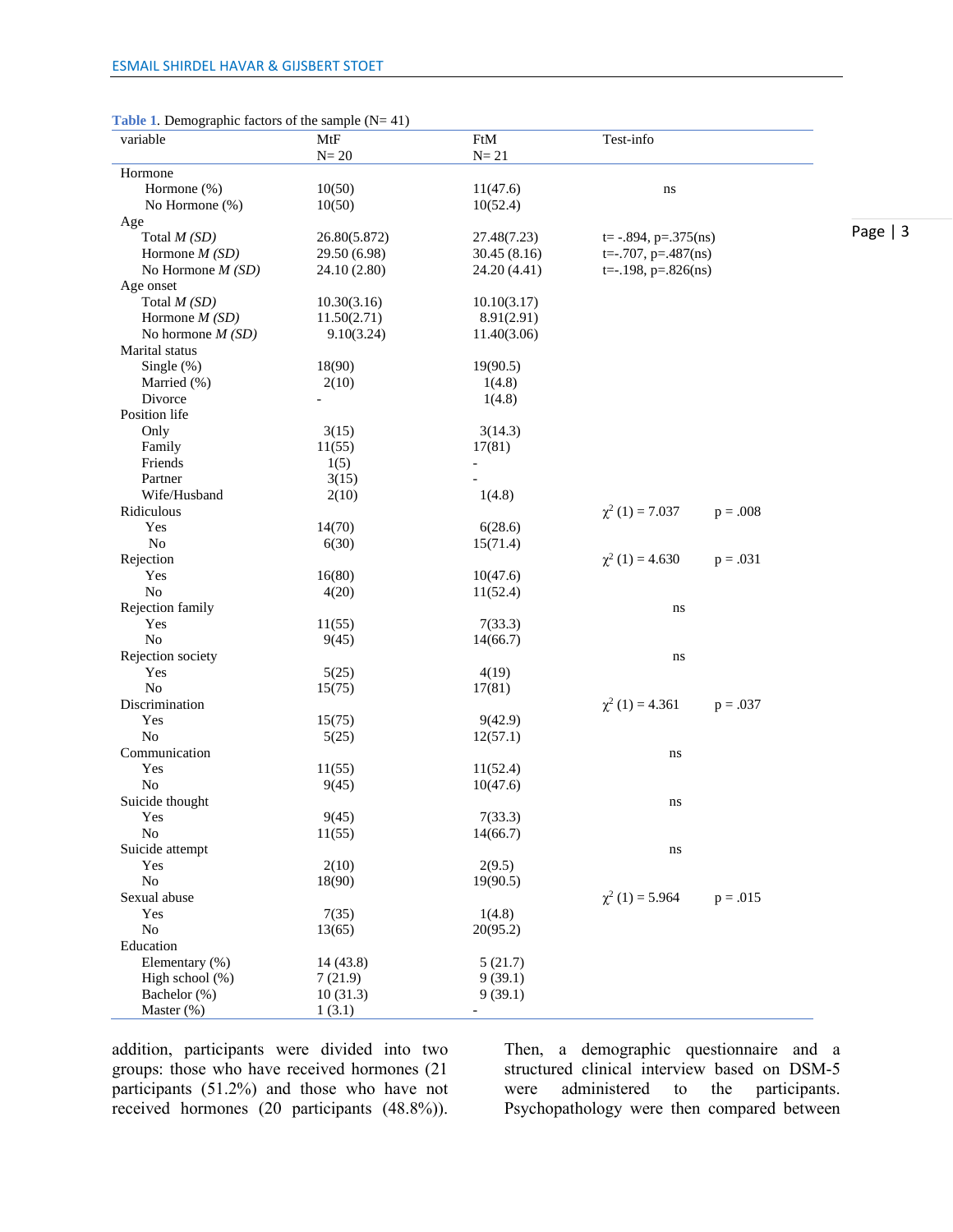male-to-female and female-to-male groups, and hormone-therapy people and those who did not receive this treatment. All of our participants participated in this study with personal consent.

### *Measures*

## *Demographic questionnaire*

We administered a demographic questionnaire to participants, which included age, a record of suicidal ideation, sexual abuse, discrimination, rejection, ridicule, education, and therapy (crosssex hormone therapy). To assess suicidal thoughts, we used the question, "Have you ever had suicidal thoughts (Yes/No)?" To assess discrimination in our participants, we used the question: "Have you ever been discriminated (Yes/No)?" We also used the following question to measure the ridicule of our sample: "Have you ever been ridiculed (Yes/No)?" Rejection was assessed by the question: Have you ever been rejected (by family, friends, and the community)?

## *Structured Clinical Interview for DSM-5 – Clinician Version (SCID-5-CV)*

experienced psychiatrists and psychologists for  $\overline{Page \mid 4}$ SCID is a structured clinical interview for Axis I disorders (First et al., 1997; First et al., 2016). This questionnaire is administered by trained and Axis I disorders. This questionnaire has two versions, one clinical version, and the other research version, we used the former (Osório et al., 2019).

#### *Statistical analysis*

We used Chi-square tests to distinguish between the two groups in terms of discrimination, rejection, ridicule, sexual abuse, and suicidal ideation. This test was also used for Axis I disorders in the two groups. Using the Chi-square test, we also analyzed Axis I disorders between the two groups of those who received cross-sex hormone therapy and those who did not. In addition, a t-test was used for exploring the age difference between the two groups.

|  |  | Table 2. Axis I disorders in the Gender Dysphoria based on gender |  |  |  |  |  |
|--|--|-------------------------------------------------------------------|--|--|--|--|--|
|  |  |                                                                   |  |  |  |  |  |

| Variable                     | MtF            |                  | FtM            |      | Test info   |                  |  |
|------------------------------|----------------|------------------|----------------|------|-------------|------------------|--|
|                              | $N=20$         |                  | $N=21$         |      |             |                  |  |
|                              | n              | $\%$             | n              | $\%$ | $\chi^2(1)$ | $\boldsymbol{p}$ |  |
| Mood disorders               | 8              | 40               | 6              | 28.6 |             | ns               |  |
| Bipolar-I                    | 1              | 5                | 1              | 4.8  |             |                  |  |
| Bipolar-II                   | $\overline{0}$ | $\mathbf{0}$     | $\overline{c}$ | 9.5  |             |                  |  |
| Dysthymia                    | 0              | $\mathbf{0}$     | 1              | 4.8  |             |                  |  |
| Major depression             | 7              | 35               | 2              | 9.5  |             |                  |  |
| Anxiety disorders            | 9              | 45               | 8              | 38.1 |             | ns               |  |
| Panic w Agoraphobia          |                | 5                | 1              | 4.8  |             |                  |  |
| GAD                          | 3              | 15               | 5              | 23.8 |             |                  |  |
| Social anxiety               | 5              | 25               | $\overline{c}$ | 9.5  |             |                  |  |
| Specific phobia              | 6              | 30               | 5              | 23.8 |             |                  |  |
| <b>Blood</b>                 | 5              | 25               | $\overline{2}$ | 9.5  |             |                  |  |
| Acrophobia                   | 0              | $\boldsymbol{0}$ | 1              | 4.8  |             |                  |  |
| Animal                       |                | 5                | 2              | 9.5  |             |                  |  |
| <b>PTSD</b>                  | 3              | 15               | 4              | 19   |             | ns               |  |
| <b>OCD</b>                   | 7              | 35               | 6              | 28.6 |             | ns               |  |
| <b>OCD</b>                   | 6              | 30               | 3              | 14.3 |             |                  |  |
| Body dysmorphic              | 3              | 15               | 4              | 19   |             |                  |  |
| Somatic symptom              | 5              | 25               | $\overline{c}$ | 9.5  |             | ns               |  |
| Eating disorders             | 4              | 20               | 5              | 23.8 |             | ns               |  |
| Bulimia                      | 2              | 10               | $\overline{c}$ | 9.5  |             |                  |  |
| Anorexia nervosa             | $\overline{c}$ | 10               | 3              | 14.3 |             |                  |  |
| One or more Axis-I disorders | 15             | 75               | 14             | 66.7 |             | ns               |  |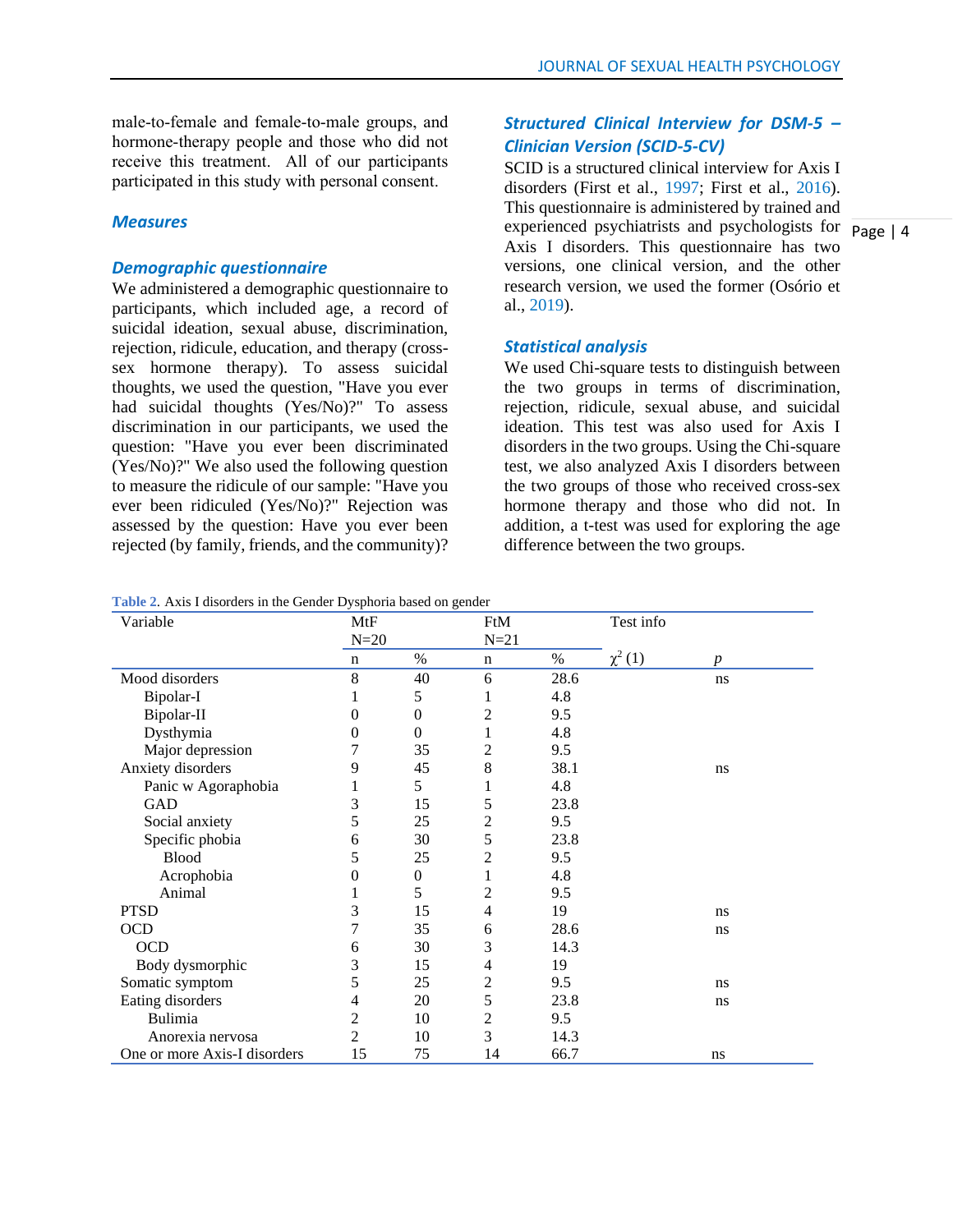participants (51.2%) and those who have not received hormones (20 participants (48.8%)). Then, a demographic questionnaire and a structured clinical interview based on DSM-5 were administered to the participants. Psychopathology were then compared between male-to-female and female-to-male groups, and hormone-therapy people and those who did not receive this treatment. All of our participants participated in this study with personal consent.

#### **Results**

The results of demographic findings indicated that there was no significant difference between the two groups of female transgender people and male to female transgender people in terms of age (Table 1). In addition, there was no age difference between participants who received the hormone and those who did not. Male-to-female transgender people were more ridiculed  $(p =$ .008) and rejected  $(p = .031)$  than female-to-male transgender people. However, there was no difference between the two groups in terms of rejection by family and society. In addition, male to female transgender people were more discriminated compared to female to male transgender people ( $p = 0.037$ ). Although the idea of suicide was high in male to female transgender people (45%) and female to male (33.3%), there was no significant difference between the two groups. In addition, the results of our study showed that there was a significant difference between male-to-female and female-to-male groups in terms of gender abuse ( $p = .015$ ). In other words, male-to-female transgender people were more likely to be sexually abused.

 Analysis of the frequency of Axis 1 psychiatric disorders based on gender showed that male-to-female and female-to-male gender dysphoria people (75% and 66.7%, respectively) suffered from one or more Axis 1 disorders, but there was no difference in terms of gender (Table 2). We also observed that although depressive, anxiety and obsessive-compulsive disorders were high in people with gender dysphoria, there was no gender difference between the two groups.

 Analysis of the results using the Chi-square test showed that mood disorders  $(p = .006)$ , anxiety ( $p = 0.019$ ), and obsessive-compulsive

disorder ( $p = .014$ ) among people with gender dysphoria who received the hormone was lower than those who did not receive this treatment (Table 3). In other words, participants who received the hormone had fewer mood, anxiety, and obsessive-compulsive disorders. In addition, there was a significant difference in Axis I disorders between those who received the hormone and those who did not receive the treatment ( $p = .008$ ). In other words, transgender people undergoing hormone therapy had fewer psychological problems than transgender people without hormone therapy. In contrast, PTSD disorders, somatic symptoms and eating disorders were not different in the groups. Generally, people who received hormone therapy had fewer psychological disorders than those who did not receive the hormone.

## **Discussion**

Our results showed that male-to-female people with gender dysphoria were more likely to suffer from discrimination, rejection, and ridicule. When we interviewed these people, we found out that many of them encountered more problems like these when they first revealed their disorders. We know that in our society, these people have received less attention and most often have been ridiculed, discriminated and rejected (Javaheri, 2010). Although Iranian law has accepted gender reassignment surgery, people with gender dysphoria face limitations in family and society both during the treatment process and even after it (Javaheri & Hosseinzadeh, 2012). Thus, it can be said that the rejection of these people by society and not knowing these people by society, as well as transphobia and homophobia, expose them to ridicule, rejection and discrimination. Our results were consistent with a study that showed that 78% of Iranian people with gender dysphoria were discriminated and 56% of them were insulted (Javaheri & Kouchakian, 2006). However, in a foreign study, the level of social support by family, peers, and discrimination was reported to be 78.3, 64.1, and 62.3 percent, respectively (Hasan et al., 2017). In Iran, maleto-female people with gender dysphoria receive less attention and are more likely to suffer from discrimination and harassment from society. In contrast, female-to-male people with gender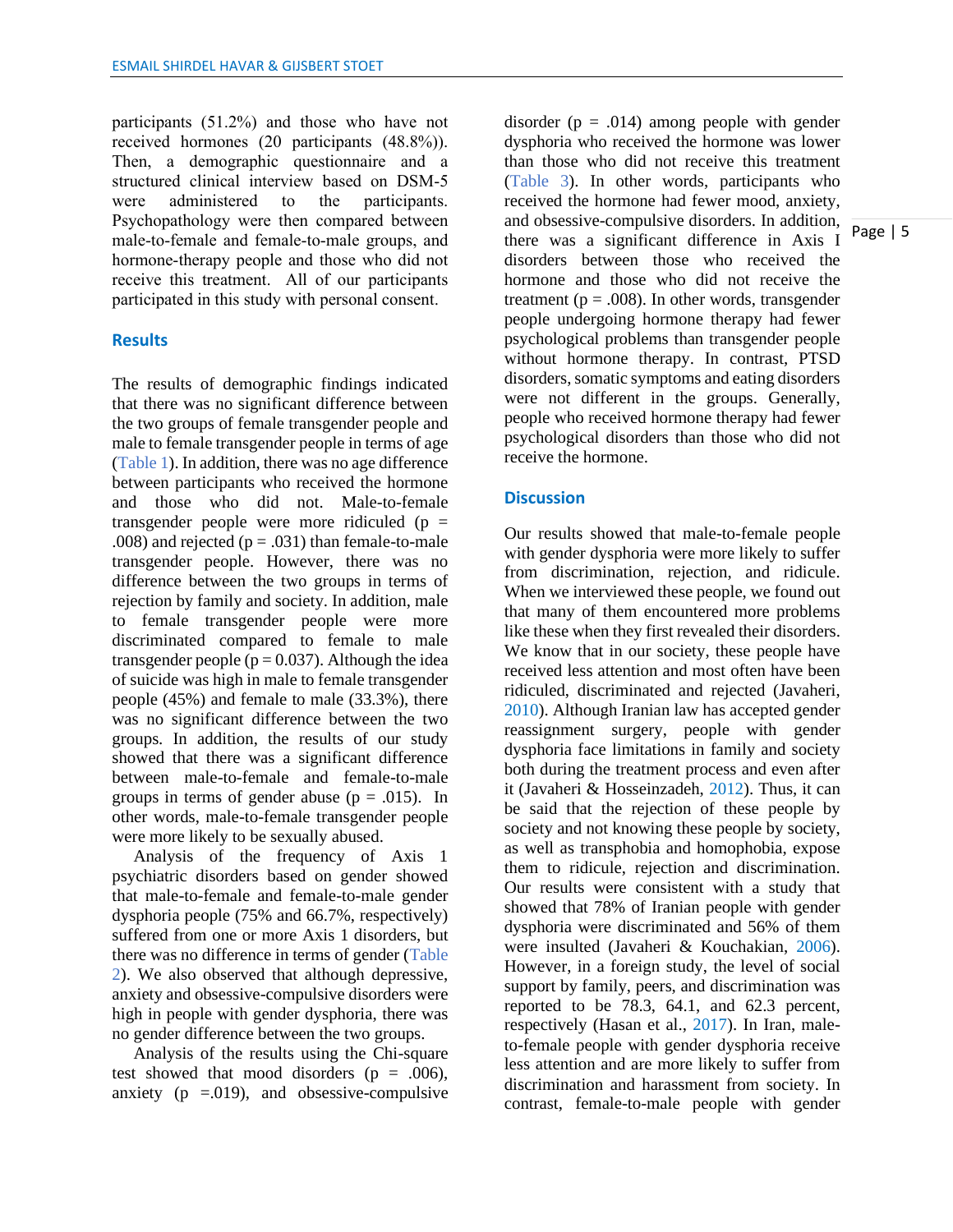dysphoria in Iran are less discriminated and harassed compared to the other group. Moreover, male-to-female people with gender dysphoria lived less with their families than the female-tomale group, which means more discrimination in

practice. Consistent with our results, the results of a study showed that 28% of people with gender dysphoria have run away from home at least once (Javaheri & Kouchakian, 2006).

|  |  |  |  |  | Table 3. Axis I disorders in the gender dysphoria based on hormone therapy |  |
|--|--|--|--|--|----------------------------------------------------------------------------|--|
|  |  |  |  |  |                                                                            |  |

| Variable                     | <b>Without Hormone</b><br>$(N=20)$ |      | With Hormone<br>$(N=21)$ |                  | Test info   |                  |
|------------------------------|------------------------------------|------|--------------------------|------------------|-------------|------------------|
|                              | $\mathbf n$                        | $\%$ | n                        | $\%$             | $\chi^2(1)$ | $\boldsymbol{p}$ |
| Mood disorders               | 11                                 | 55   | 3                        | 14.3             | 7.552       | $.006*$          |
| Bipolar-I                    | 1                                  | 5    | 1                        | 4.8              |             |                  |
| Bipolar-II                   | 2                                  | 10   | $\boldsymbol{0}$         | $\theta$         |             |                  |
| Dysthymia                    | 1                                  | 5    | 0                        | $\theta$         |             |                  |
| Major depression             | 7                                  | 35   | $\overline{c}$           | 9.5              |             |                  |
| Anxiety disorders            | 14                                 | 60   | 5                        | 23.8             | 5.528       | $.019*$          |
| Panic with Agoraphobia       | 2                                  | 10   | $\boldsymbol{0}$         | $\boldsymbol{0}$ |             |                  |
| <b>GAD</b>                   | 5                                  | 25   | $\overline{c}$           | 9.5              |             |                  |
| Social anxiety               | 5                                  | 25   | $\overline{c}$           | 9.5              |             |                  |
| Specific phobia              | 8                                  | 40   | 3                        | 14.3             |             |                  |
| <b>Blood</b>                 | 5                                  | 25   | $\overline{c}$           | 9.5              |             |                  |
| Acrophobia                   |                                    | 5    | $\boldsymbol{0}$         | $\boldsymbol{0}$ |             |                  |
| Animal                       | 2                                  | 10   | 1                        | 4.8              |             |                  |
| <b>PTSD</b>                  | 4                                  | 20   | 3                        | 14.3             |             | ns               |
| <b>OCD</b> Disorders         | 10                                 | 50   | 3                        | 14.3             | 6.034       | $.014*$          |
| <b>OCD</b>                   | 6                                  | 30   | 3                        | 14.3             |             |                  |
| Body dysmorphic              | 5                                  | 25   | $\overline{c}$           | 9.5              |             |                  |
| Somatic symptom              | 4                                  | 20   | 3                        | 14.3             |             | ns               |
| Eating disorders             | 6                                  | 30   | 3                        | 14.3             |             | ns               |
| Bulimia                      | 2                                  | 10   | $\overline{c}$           | 9.5              |             |                  |
| Anorexia nervosa             | 4                                  | 20   |                          | 4.8              |             |                  |
| One or more Axis-I Disorders | 18                                 | 90   | 11                       | 52.4             | 7.003       | $.008*$          |

*\*P* < 0.05

 One of our interesting results was that maleto-female people with gender dysphoria were more sexually abused than female-to-male ones. This difference only exists between the two groups of people with gender dysphoria, and we need to compare this with a normal group or a clinical group. However, to explain this, we can say that this happens in the male-to-female group because of the greater freedom of boys in Iranian culture than girls, and the lack of awareness of families about the abuse of male children. Lack of parental care and protection of boys compared to girls are some of the factors that lead to sexual abuse.

 We also found that depressive, anxiety, and obsessive-compulsive disorder were less common in people with gender dysphoria who received the hormone. Cross-sex hormone therapy (CHT) reduced psychological problems in people with gender dysphoria. However, cross-sex hormone therapy (CHT) has been shown to reduce only some of the disorders (depression, anxiety, and obsessive-compulsive disorder). People with gender dysphoria who receive hormone therapy have a higher quality of life than those who do not (Newfield et al., 2006). As we know, hormone therapy is associated with higher quality of life and, in contrast, depression is associated with lower quality of life (Gorin‐ Lazard et al., 2012). In addition, people who receive hormone therapy have lower perceived stress (Colizzi et al., 2013). Since after hormone therapy, body image distress decreases in people with gender dysphoria, and this decreases the incompatibility between biological gender and sexual identity (Corda et al., 2016). Thus, we can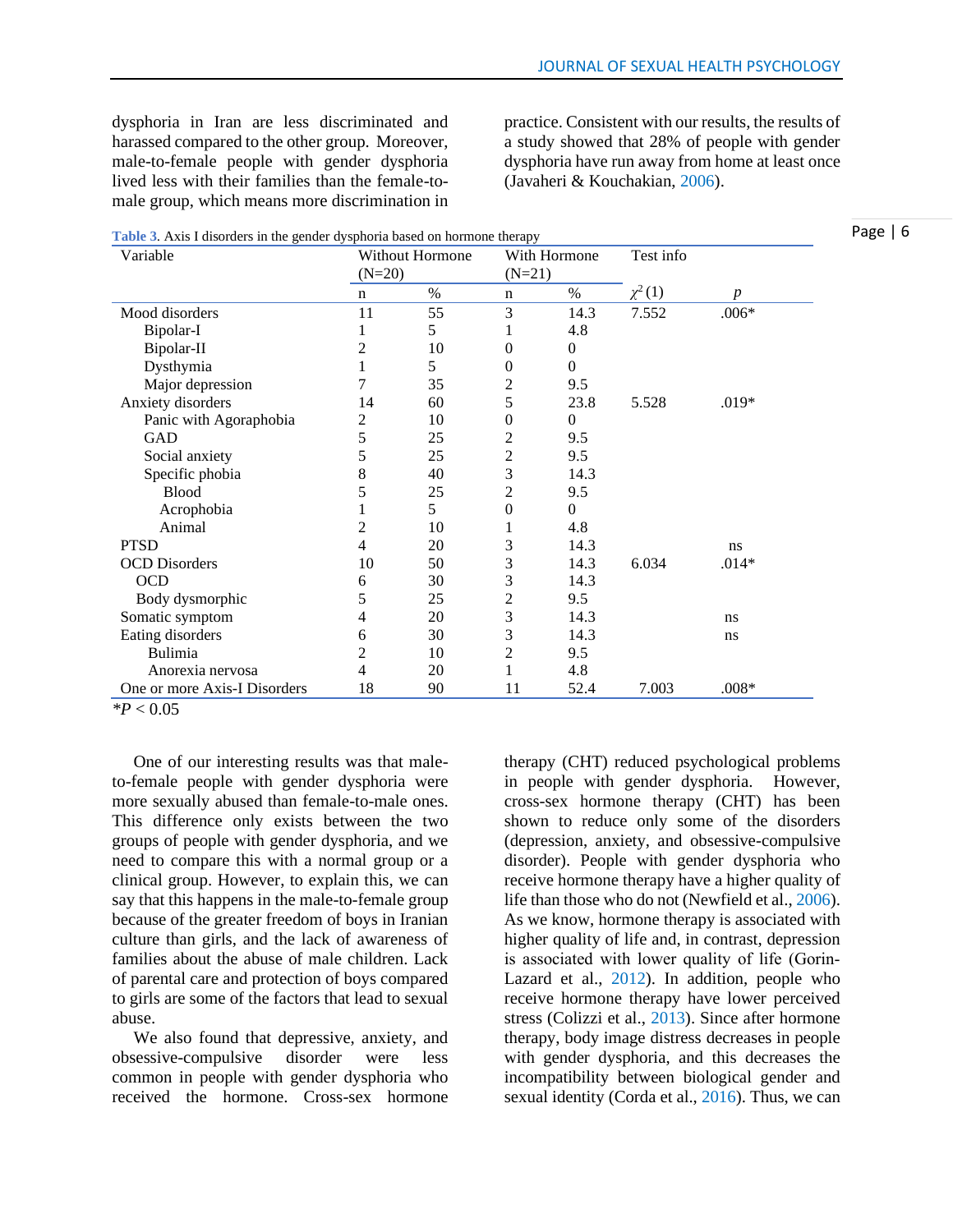assume that, when people with gender dysphoria achieve their desired sexual identity, their distress is likely to decrease. On the other hand, we know that social and family support are protective factors against emotional distress (Gómez-Gil et al., 2012). As shown in a study, social support from family, especially from friends, increases and improves life quality of people with gender dysphoria (Başar et al., 2016), and given that our participants received less social support from their families and the community, so we can attribute their psychological problems to the lack of support from the family and the community.

 Although much research has been done on the role of cross-sex hormone therapy (CHT) for people with gender dysphoria (Costa & Colizzi, 2016; Fabris et al., 2015; White Hughto & Reisner, 2016), we think variables such as social support from family, community, and friends can be considered as protective factors against psychological trauma of these people. Therefore, we hypothesize that the type of support can decrease emotional problems such as depression, stress, and anxiety in people with gender dysphoria. In addition, discrimination and ridicule can lead to isolation and loneliness, and this can result in mental health problems in these people.

#### **Limitations and recommendations**

This research, like any other research, has strengths and limitations. One of the strengths of our study is exploring the role of hormones in gender dysphoria for the first time in Iran. One of the limitations of our study was that we did not consider the dose of hormone in gender dysphoria people as a variable in the study, and future research is suggested to consider this. Another limitation of our study was that participants who received the hormone were not psychologically evaluated before receiving hormone therapy so we know whether hormone therapy had improved them or other variables have played a role. In other words, maybe this group had less pathology in life from the very beginning. Therefore, it is suggested that in the future, gender dysphoria people should be examined in a longitudinal study before starting hormone therapy and after completing all stages of hormone therapy. The third limitation of our study was the lack of a

group that underwent surgery as a comparison group. Finally, another limitation of our study was the lack of a clinical control group for comparison with gender dysphoria people, therefore, having a clinical group as a control group for comparison with gender dysphoria is suggested for future research.

## **Declaration of conflict of interest**

The authors declare that they have no conflict of interest.

#### **Acknowledgements**

We appreciate all the experts who work in the field of transgender and gender dysphoria all over the world. We also thank the gender dysphoria people who participated in this study.

#### **References**

- American Psychiatric Association. (2013). Diagnostic and Statistical Manual of Mental Disorders (DSM-5®) American Psychiatric Pub. *Arlington, VA, USA*.
- Başar, K., Öz, G., & Karakaya, J. (2016). Perceived discrimination, social support, and quality of life in gender dysphoria. *The journal of sexual medicine*, *13*(7), 1133-1141.
- Colizzi, M., Costa, R., Pace, V., & Todarello, O. (2013). Hormonal treatment reduces psychobiological distress in gender identity disorder, independently of the attachment style. *The journal of sexual medicine*, *10*(12), 3049- 3058.
- Colton Meier, S. L., Fitzgerald, K. M., Pardo, S. T., & Babcock, J. (2011). The effects of hormonal gender affirmation treatment on mental health in female-to-male transsexuals. *Journal of gay & lesbian mental health*, *15*(3), 281-299.
- Corda, E., Bandecchi, C., Deiana, V., Pintore, S., Pinna, F., Pusceddu, R., Oppo, A., Mariotti, S., Argiolas, A., & Carpiniello, B. (2016). Body image and gender role perceived in gender dysphoria: cross-sex hormone therapy effects. *European Psychiatry*, *33*(S1), S589-S589.
- Costa, R., & Colizzi, M. (2016). The effect of crosssex hormonal treatment on gender dysphoria individuals' mental health: a systematic review. *Neuropsychiatric Disease and Treatment*, *12*, 1953.
- de Vries, A. L., Doreleijers, T. A., Steensma, T. D., & Cohen‐Kettenis, P. T. (2011). Psychiatric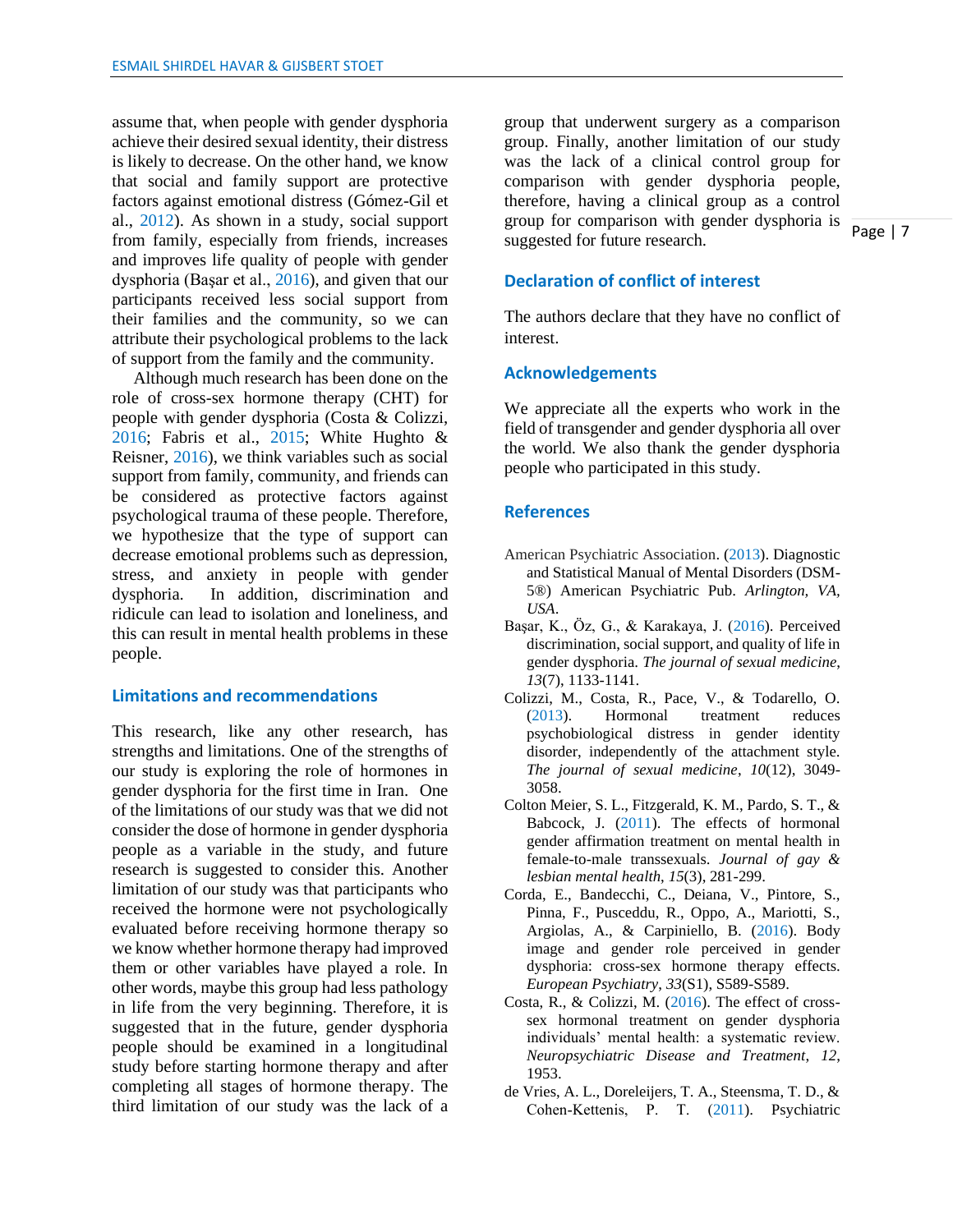comorbidity in gender dysphoric adolescents. *Journal of Child Psychology and Psychiatry*, *52*(11), 1195-1202.

- Dhejne, C., Van Vlerken, R., Heylens, G., & Arcelus, J. (2016). Mental health and gender dysphoria: A review of the literature. *International review of psychiatry*, *28*(1), 44-57.
- Fabris, B., Bernardi, S., & Trombetta, C. (2015). Cross-sex hormone therapy for gender dysphoria. *Journal of Endocrinological Investigation*, *38*(3), 269-282.
- First, M., Spitzer, R., Gibbon, M., & Williams, J. (1997). User's Guide for the Structured Clinical Interview for DSM-IV Axis I Disorders SCID-I: Clinician Version (American Psychiatric Pub, Washington, DC:).[Google Scholar].
- First, M. B., Williams, J. B., Karg, R. S., & Spitzer, R. L. (2016). *User's guide for the SCID-5-CV Structured Clinical Interview for DSM-5® disorders: Clinical version*. American Psychiatric Publishing, Inc.
- Fisher, A. D., Castellini, G., Bandini, E., Casale, H., Fanni, E., Benni, L., Ferruccio, N., Meriggiola, M. C., Manieri, C., & Gualerzi, A. (2014). Cross‐sex hormonal treatment and body uneasiness in individuals with gender dysphoria. *The journal of sexual medicine*, *11*(3), 709-719.
- Gijs, L., Putten-Bierman, E. v. d., & Cuypere, G. D. (2014). Psychiatric comorbidity in adults with gender identity problems. In *Gender dysphoria and disorders of sex development* (pp. 255-276). Springer.
- Gómez-Gil, E., Zubiaurre-Elorza, L., Esteva, I., Guillamon, A., Godás, T., Almaraz, M. C., Halperin, I., & Salamero, M. (2012). Hormonetreated transsexuals report less social distress, anxiety and depression. *Psychoneuroendocrinology*, *37*(5), 662-670.
- Gorin‐Lazard, A., Baumstarck, K., Boyer, L., Maquigneau, A., Gebleux, S., Penochet, J. C., Pringuey, D., Albarel, F., Morange, I., & Loundou, A. (2012). Is hormonal therapy associated with better quality of life in transsexuals? A crosssectional study. *The journal of sexual medicine*, *9*(2), 531-541.
- Hasan, S., Alviany, Y., Clarissa, C., & Sudana, S. (2017). High perceived discrimination and no family support increase risk of poor quality of life in gender dysphoria. *Universa Medicina*, *36*(3), 187-196.
- Havar, E. S., Yasrebi, K., Hassanzadeh, R., Moshkani, M., & Kaboosi, A. (2015). Personality disorders and psychiatric comorbidity among persons with gender identity disorder. *Journal of the Indian Academy of Applied Psychology*, *41*(3), 141.
- Hepp, U., Kraemer, B., Schnyder, U., Miller, N., & Delsignore, A. (2005). Psychiatric comorbidity in gender identity disorder. *Journal of psychosomatic research*, *58*(3), 259-261.
- P. T., Haraldsen, I. R., & De Cuypere, G. (2014). Page | 8 Heylens, G., Elaut, E., Kreukels, B. P., Paap, M. C., Cerwenka, S., Richter-Appelt, H., Cohen-Kettenis, Psychiatric characteristics in transsexual individuals: multicentre study in four European countries. *The British Journal of Psychiatry*, *204*(2), 151-156.
- Ibrahim, C., Haddad, R., & Richa, S. (2016). Psychiatric comorbidities in transsexualism: study of a Lebanese transgender population. *L'encephale*, *42*(6), 517-522.
- Javaheri, F. (2010). A study of transsexuality in Iran. *Iranian Studies*, *43*(3), 365-377.
- Javaheri, F., & Hosseinzadeh, M. (2012). Social consequences of sexual identity disorder: A study on transsexuals' social capital and quality of life. *Journal of Iranian Social Studies*, *5*(3), 3-22.
- Javaheri, F., & Kouchakian, Z. (2006). Gender identity disorder and its social factors, to investigate the phenomenon of gender dysphoria in Iran. *Social Welfare Quarterly*, *5*(21), 265-292.
- Murad, M. H., Elamin, M. B., Garcia, M. Z., Mullan, R. J., Murad, A., Erwin, P. J., & Montori, V. M. (2010). Hormonal therapy and sex reassignment: A systematic review and meta‐analysis of quality of life and psychosocial outcomes. *Clinical endocrinology*, *72*(2), 214-231.
- Newfield, E., Hart, S., Dibble, S., & Kohler, L. (2006). Female-to-male transgender quality of life. *Quality of life Research*, *15*(9), 1447-1457.
- Osório, F. L., Loureiro, S. R., Hallak, J. E. C., Machado‐de‐Sousa, J. P., Ushirohira, J. M., Baes, C. V., Apolinario, T. D., Donadon, M. F., Bolsoni, L. M., & Guimarães, T. (2019). Clinical validity and intrarater and test–retest reliability of the Structured Clinical Interview for DSM‐5– Clinician Version (SCID‐5‐CV). *Psychiatry and clinical neurosciences*, *73*(12), 754-760.
- Perrotta, G. (2021). Etiological factors and comorbidities associated with the "Gender Dysphoria": Definition, clinical contexts, differential diagnosis and clinical treatments. *International Journal of Sexual and Reproductive Health Care*, *4*(1), 001-005.
- Pusceddu, R., Bandecchi, C., Pinna, F., Pintore, S., Corda, E., Deiana, V., Oppo, A., Mariotti, S., Argiolas, A., & Carpiniello, B. (2016). Clinical characteristics of gender identity disorder. *European Psychiatry*, *33*(S1), S589-S590.
- Sadock, B., & Ruiz, P. (2015). Kaplan & Sadock's synopsis of psychiatry: behavioral sciences: Walters Kluwer.